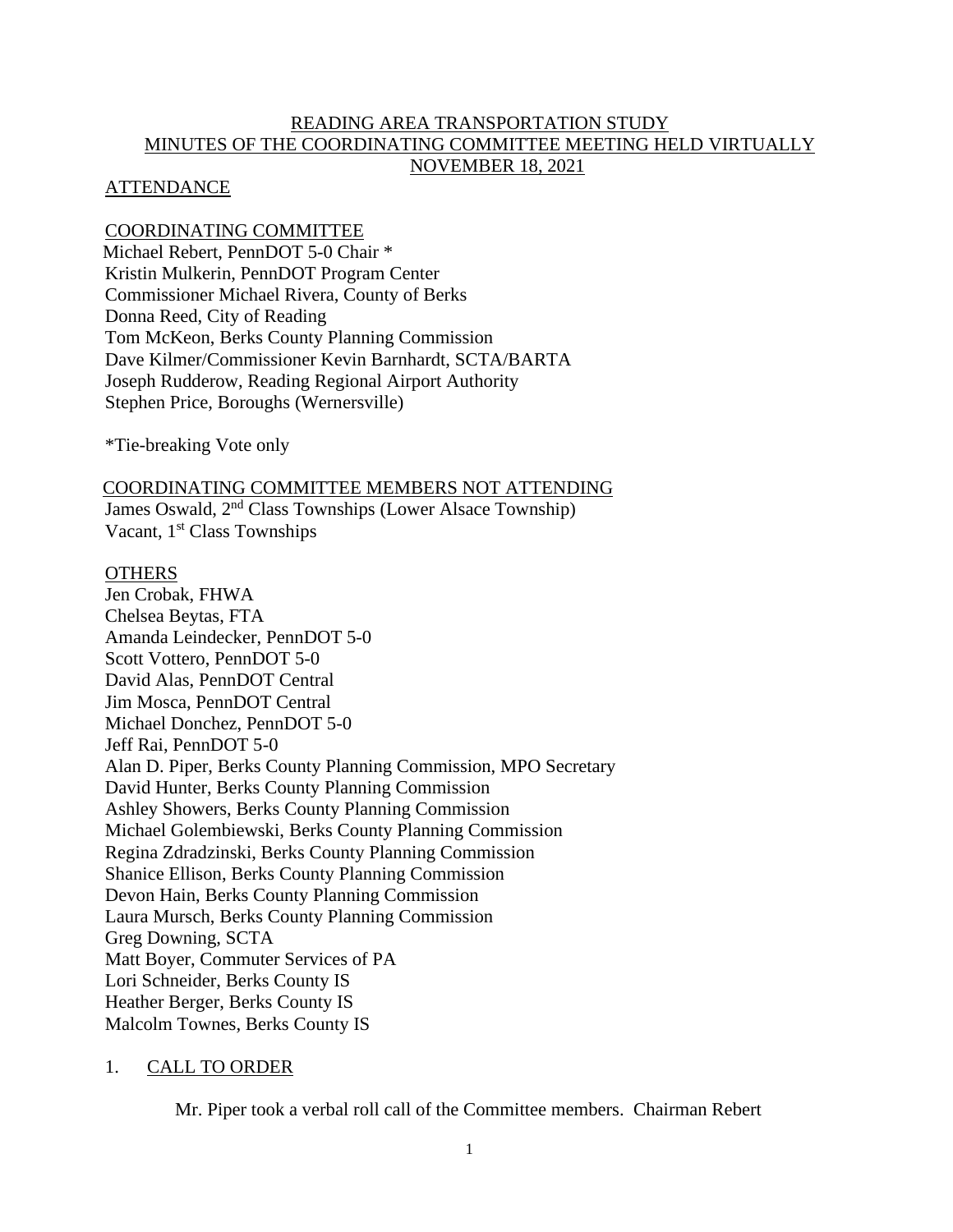then called the meeting to order at 1:02 p.m.

# 2. BUSINESS FROM THE FLOOR

- Mr. Piper stated that we are on the verge of a significant turnover of committee members. Our lst Class Township representative from Cumru Township was Chip Bilger. He resigned from the Cumru Township Board of Commissioners which creates a vacancy for the lst Class Township representative.
- Mr. Price said this will be his final meeting as a representative of Boroughs. He will no longer be in office after the beginning of the new year.
- We will be soliciting candidates for a replacement of the  $2<sup>nd</sup>$  Class Township representative due to lack of attendance and quorum requirements.

Letters went out to each of those groups in October and were given until December 10, 2021 to submit nominations for consideration by the Berks County Board of Commissioners. All three of those municipal seats are appointed by the Berks County Commissioners.

- This will be Mr. David Kilmer's last meeting as Executive Manager of SCTA.
- Mr. Rudderow stated that he is uncertain of his appointment with the Reading Regional Airport Authority. His appointment expires on December 3l, 2021. He expressed an interest to serve on the Reading Regional Airport Authority, but it is uncertain if he will be reappointed. If not, then this will be his last meeting on the RATS Coordinating Committee, as well.
- Ms. Reed stated that, when City Council reorganizes, she will ask to sustain her appointment to the RATS Coordinating Committee.

Commissioner Barnhardt asked Mr. Piper if he received a letter from Cumru Township regarding municipal seats. Mr. Piper said no. To date, he has only received one recommendation letter from Boroughs.

# 3. REVIEW AND APPROVAL OF THE MINUTES OF COORDINATING COMMITTEE MEETING OF SEPTEMBER 16, 2021

Chairman Rebert asked if there were any questions or comments on the September 16, 2021 Coordinating Committee meeting minutes. There were no questions or comments.

MOTION: Mr. Rudderow made a motion to approve the September 16, 2021 Coordinating Committee meeting minutes. Ms. Reed seconded the motion and it passed unanimously.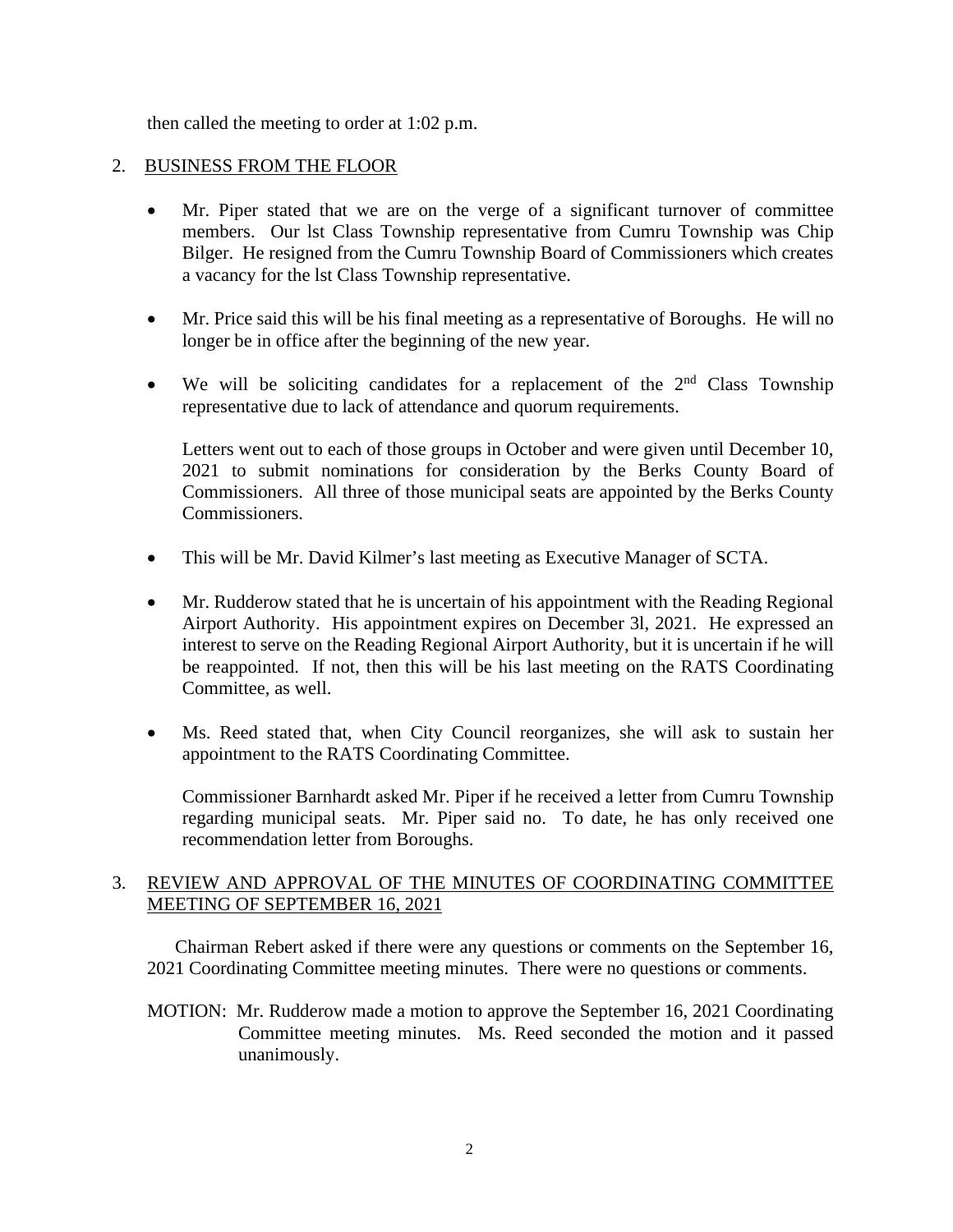## 4. REVIEW/APPROVAL OF 2022 RATS COMMITTEE MEETING SCHEDULE

 Mr. Piper stated that the 2022 proposed meeting schedule is similar to the previous meeting schedule in that we will continue meeting virtually for now. This option can be reviewed in the future and possibly changed as necessary. The Technical Committee meetings will still be held the first Thursday of the month at 1:30 PM except for one time this year. The Coordinating Committee will still hold its meetings every third Thursday every other month at 1:00 PM.

PennDOT has requested to combine the November Technical and Coordinating meetings and move them to November l0, 2022 at 1:00 PM due to a statewide conference involving PennDOT.

MOTION: Commissioner Barnhardt made a motion to approve the 2022 RATS Committee Meeting Schedule. Mr. Rudderow seconded the motion and it passed unanimously.

## 5. PENNDOT REQUESTED AMENDMENTS/MODIFICATIONS TO FFY 2021-2024 TIP

Mr. Donchez gave an update on the Amendments/Modifications to the FFY 2021-2024 TIP from August 27, 2021, to October 27, 2021.

- There was one (1) Amendment that deals with adding PE for the Smoketown Road Bridge on SR 1029. It will be demolished and replaced due to heavy rain damage.
- There was a total of fourteen (14) Administrative Actions to balance out project phase schedules with anticipated needs to address AC conversions, supplements, needed right-of-way (ROW) acquisition and balancing for the fiscal year end close out.
- MOTION: Mr. Rudderow made a motion to add the Smoketown Road Bridge Preliminary Engineering phase at \$490,000. Mr. Price seconded the motion and it passed unanimously.
- Note: This amendment was later determined to be unnecessary since it only involved state and not federal funding.

# 6. UPDATE ON FFY 2022-2024 UNIFIED PLANNING WORK PROGRAM (UPWP) DEVELOPMENT AND SUBMISSION FOR PRELIMNARY REVIEW

Mr. Golembiewski stated that the draft UPWP is a 2-year contract with PennDOT for Berks County Planning Commission staff to perform the planning work done in our office on behalf of the MPO.

Two items were discussed. They are:

1. Work we want to perform, where we stood at that time and what we are proposing to do in the future.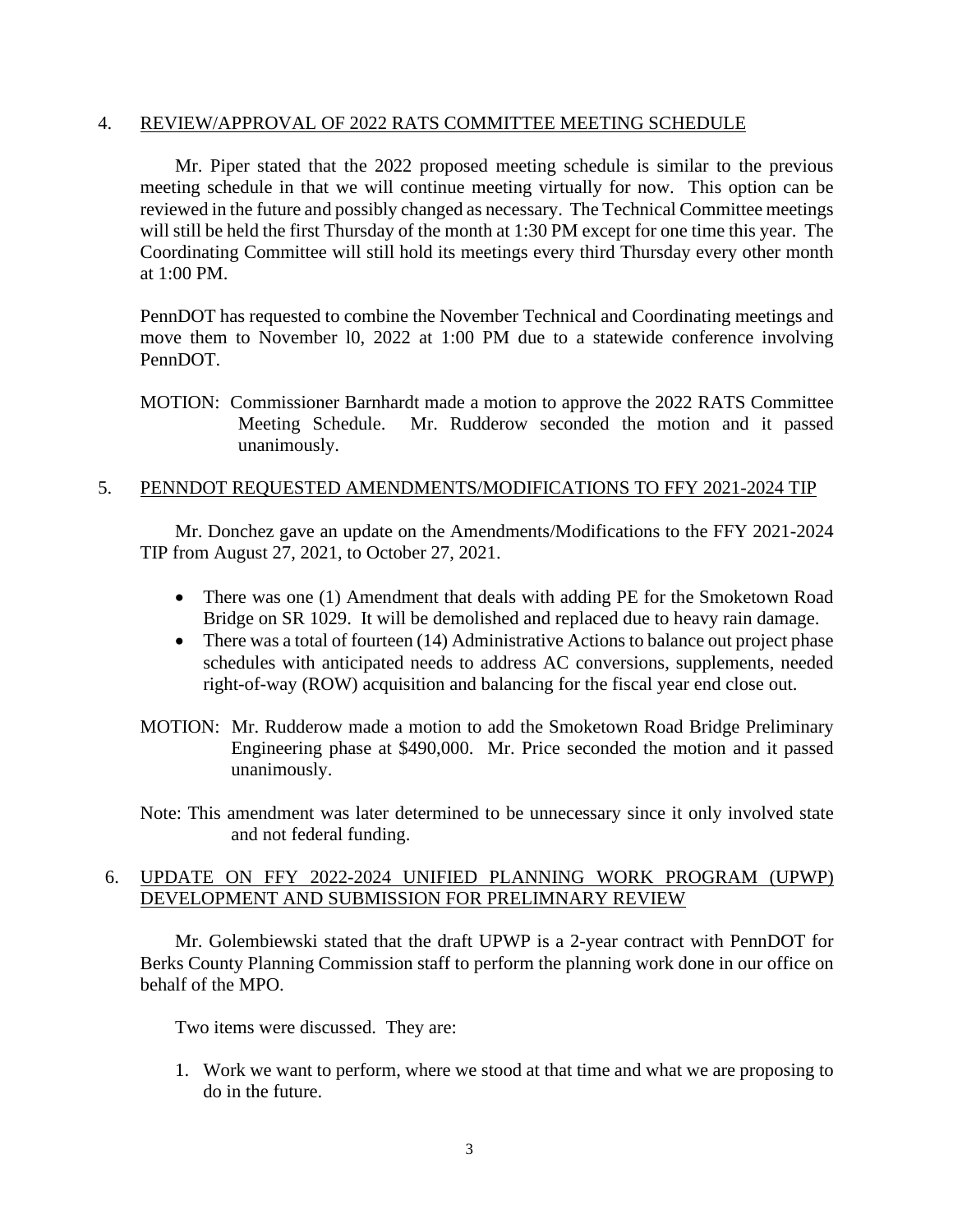2. Streamlining the document itself.

There were concerns from Central Office regarding how invoicing would be done and whether there would be enough documentation in the updated UPWP for that invoicing.

Mr. Golembiewski stated that there was a meeting on October 7, 2021, in place of the Technical Committee meeting. The meeting was made up of representatives from the Technical Committee, Central Office, District 5-0, FTA, and SCTA. The draft UPWP was discussed. Central Office was satisfied that the MPO would be maintaining enough documentation to continue billing the same way as now. York County MPO's billing process was used as an example.

As far as the document itself, FHWA put in new requirements two years ago that they wanted contained within the UPWP. They are: 1) budgeting out by year with more detail. A timeline would be put out of what was going on, what activities were going to be conducted and when they would occur. A listing will be given of what deliverable products would be coming out and who would be undertaking all these activities.

Mr. Golembiewski stated that in the prior UPWP there were nine major work areas with twenty individual tasks. What was done in this document was take 74 pages and combine them into 34 pages. The nine major work areas were combined into five areas. The twenty individual work tasks will be kept. They were re-distributed among the work areas, revised the text, and made it more concise. The MPO is still required to maintain one table for each of the two years contained within the UPWP that would combine all the individual budgets.

The Technical Committee at their meeting on November 4, 2021, made a recommendation to the Coordinating Committee to forward this document to FHWA, FTA and PennDOT for their review. FHWA is asking for a 30-45-day review period, give the board their comments, incorporate these comments before it is formally adopted in January 2022.

MOTION: Ms. Reed made a motion to forward the draft UPWP to FHWA, FTA and PennDOT for review prior to the Coordinating Committee formally adopting this in January 2022. Mr. Rudderow seconded the motion and it passed unanimously.

## 7. UPDATE ON RATS PARTICIPATION IN REGIONAL FREIGHT PLAN AND APPROVAL TO EXECUTE AGREEMENT

Mr. Piper stated that we have been negotiating with the MPOs from the Lehigh Valley, NEPA region, Lackawanna/Luzerne and Lebanon Counties to put together the Eastern Pennsylvania Freight Alliance – Multi-Region Freight Plan that would look at areas in more detail than the statewide plan would be. The proposal was presented to PennDOT, and they approved it. PennDOT granted \$280,000 in state money to be supplemented with \$70,000 in MPO money split based on population among the five MPOs. There is a draft agreement in place. The action today is for this committee to authorize the Berks County Planning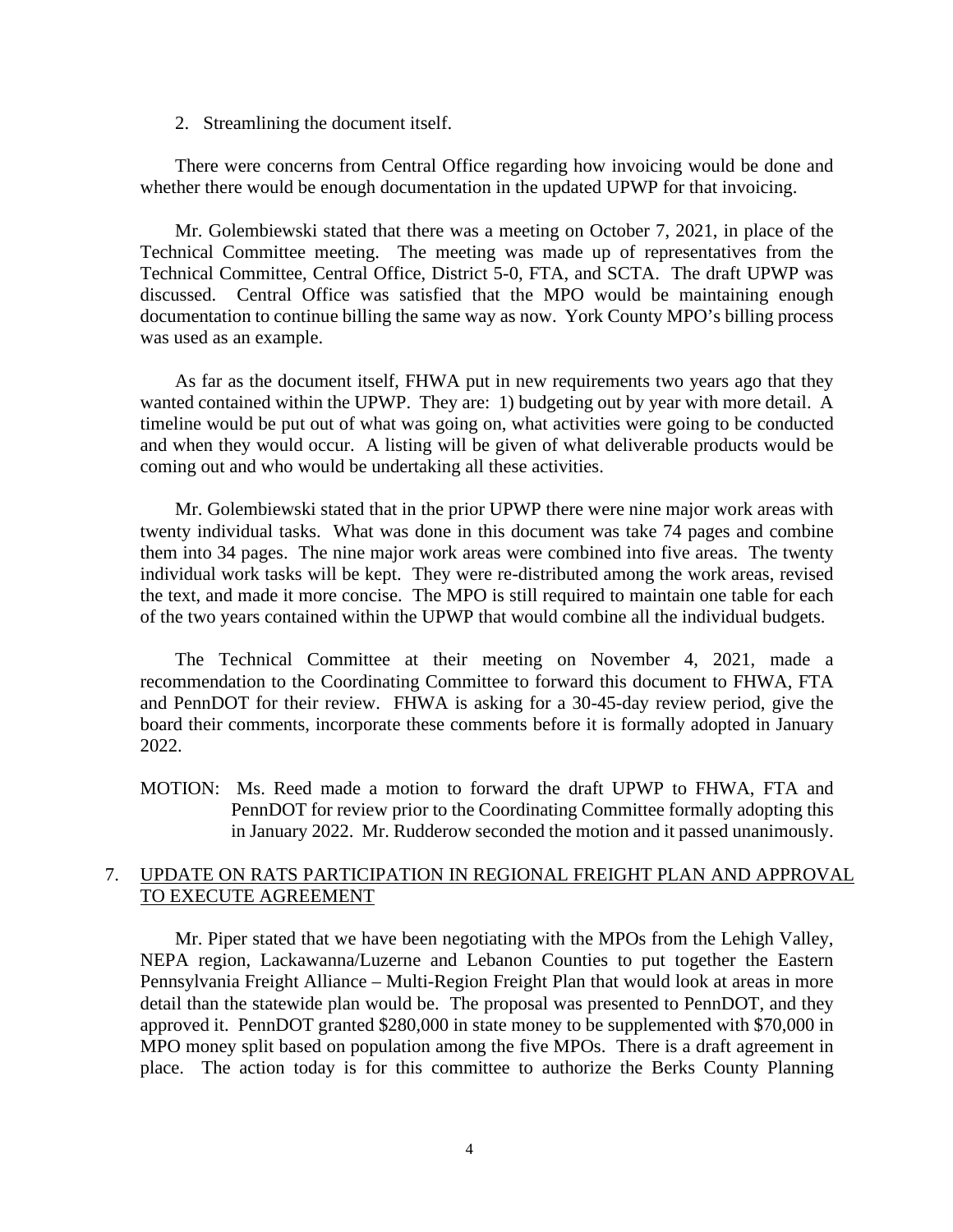Commission Executive Director, David N. Hunter, Sr., to execute the agreement on behalf of Reading MPO.

Mr. Piper said there is roughly \$13,000 that would be Berks County's share and has already been agreed to in concept by the Berks County Board of Commissioners. A draft scope of work is under development. The plan itself will be administered through the Lehigh Valley Planning Commission as the contracting agent. As products and steps are taken on that, it will be coordinated back through our Coordinating Committee. This plan development will take approximately 18 months. The goal would be to put an RFP on the table in the very near future to begin getting information from potential consultants and then have a consultant on board by spring 2022 to begin the work.

MOTION: Commissioner Barnhardt made a motion to authorize the Executive Director, David N. Hunter, Sr., to execute the Regional Freight Plan on behalf of the Reading MPO. Mr. Rudderow seconded the motion and it passed unanimously.

## 8. UPDATE ON FEDERAL FUNDING LEGISLATION

Ms. Mulkerin gave an update on Federal Funding Legislation. She stated that the legislation passed on November 5, 2021 and was signed this week by President Biden. The funding is authorized for five years. About \$351 billion was authorized for highways and bridges and \$107 billion for transit. Out of that \$351 billion, \$1.3 billion is designated for Federal Aid highways and \$1.6 billion is designated for bridge replacement and repairs via formula funding in Pennsylvania. This is not all new funding but some of this continues existing funds within the program for those allocations.

There was a sample list of priority projects from each of the MPOs and RPOs that if this funding would become available, this would be a way to advance or enhance some of the projects. Every region in the state is dealing with financial difficulty and difficult choices. The new funding will enable projects to move forward. These choices will be made on a local level through the TIP development.

It takes a while once legislation passes for the Federal Highway Administration (FHWA) and the Federal Transit Administration (FTA) to issue guidance that identifies the allocations per year and provide guidance on how the funding can be used. It is anticipated that the allocations would be issued through similar formulas and guidelines as in the past. There are some newer programs such as Resiliency and EV Charging, that we'll have to wait for the guidelines to understand how they will be funded and how to implement those programs.

PennDOT regrouped with the Financial Guidance Work Group which assists in developing the formulas to allocate funding. There are also new general fund allocations that came through like funding for bridges, and the hope is to leverage existing formulas for some of those other funds. Everyone was in favor to utilize the existing formulas for the standard programs like NHPP, STP and CMAQ. Safety money will be given to each region and extra money will go towards the Transportation Alternatives Set-Aside Program. There is no desire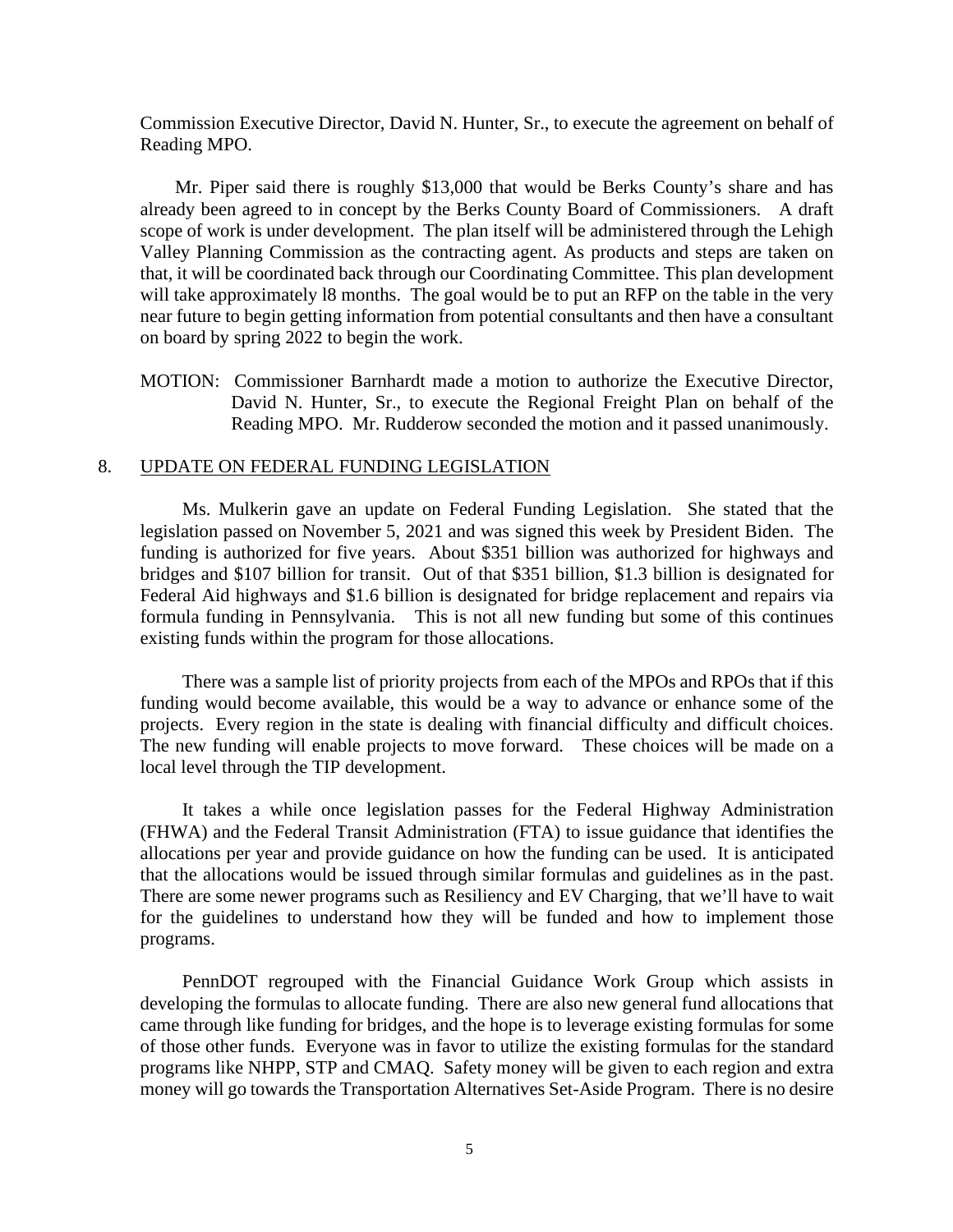by PennDOT to increase NHPP funding for the Interstates at this time. All the new NHPP funding would go back to the regions. These are draft numbers and are subject to change. The hope is to have to have them out to the MPOs and districts within the next week. These are estimates before the final numbers come from FHWA, which hopefully might be before Thanksgiving.

Mr. Rudderow said that a few years ago, the shifting of dollars went to the Interstate Program. With these being new dollars, would these funds put us back on track to get some of the smaller projects completed. Mr. Piper said he hopes so. Depending upon how the new dollars are split up among the various programs, these new funds could return us to the past funding amounts prior to when the funds were moved to the Interstate program.

In the discussion this morning with the Financial Guidance Work Group, the new dollars are not necessarily going back into the specific funding category at the same rates, but there will be more dollars available in the different funding types. Until we receive that allocation, there is no way to tell how close we'll be to prior funding allocations. If the numbers are correct, this is a much more sustainable program than what we had in the current program.

Mr. Rudderow stated that this will help US 422 because it was also a big dollar commitment to the region in looking at the reconstruction work on US 422 around Reading. Hopefully, these additional dollars will get us a little closer to getting these projects funded or moving in the right direction. The US 422 area is still listed as a predominant route for freight carriers. Mr. Piper stated that we have a significant portion of the money for the US 422 Phase 1 project in discretionary spike funding. Deputy Secretary Shifflet made a point in saying that the intent for the spike dollars that were assigned will remain and it is their intention to keep that commitment.

Mr. Rudderow asked if the spike money was separate from the bridge money. Mr. Piper said yes. The spike dollars are separate and is over and above anything in our TIP. The base allocation is for NHPP and STP, and the state dollars can be used for highways or bridges. There is a separate program that is added on top of the Federal Trust Fund package. The General Fund dollars are dedicated for creating a separate and additional bridge program. There will be emphasis in putting bridges back into play. This is an area where we need to wait to see what the guidance is going to tell us what can be done. This could include a couple bridges per year if the dollar amount is correct. Mr. Rudderow asked if that would include removing the Lenhartsville Bridge as a candidate bridge for tolling? Or is this money we can use on other bridges that need attention? Mr. Piper said it is his understanding that the tolling proposal is still in play and the new dollars would be for projects other than that.

Mr. Kilmer stated that the apportionments for transit may increase by 30%. He stated that all this federal money requires a match. State money itself is in flux and needs to be addressed for all of this to work. Ms. Mulkerin said that on the highway and bridge side, there is a 20% state match. Approximately \$1 billion additional would be needed statewide to fully leverage the federal side.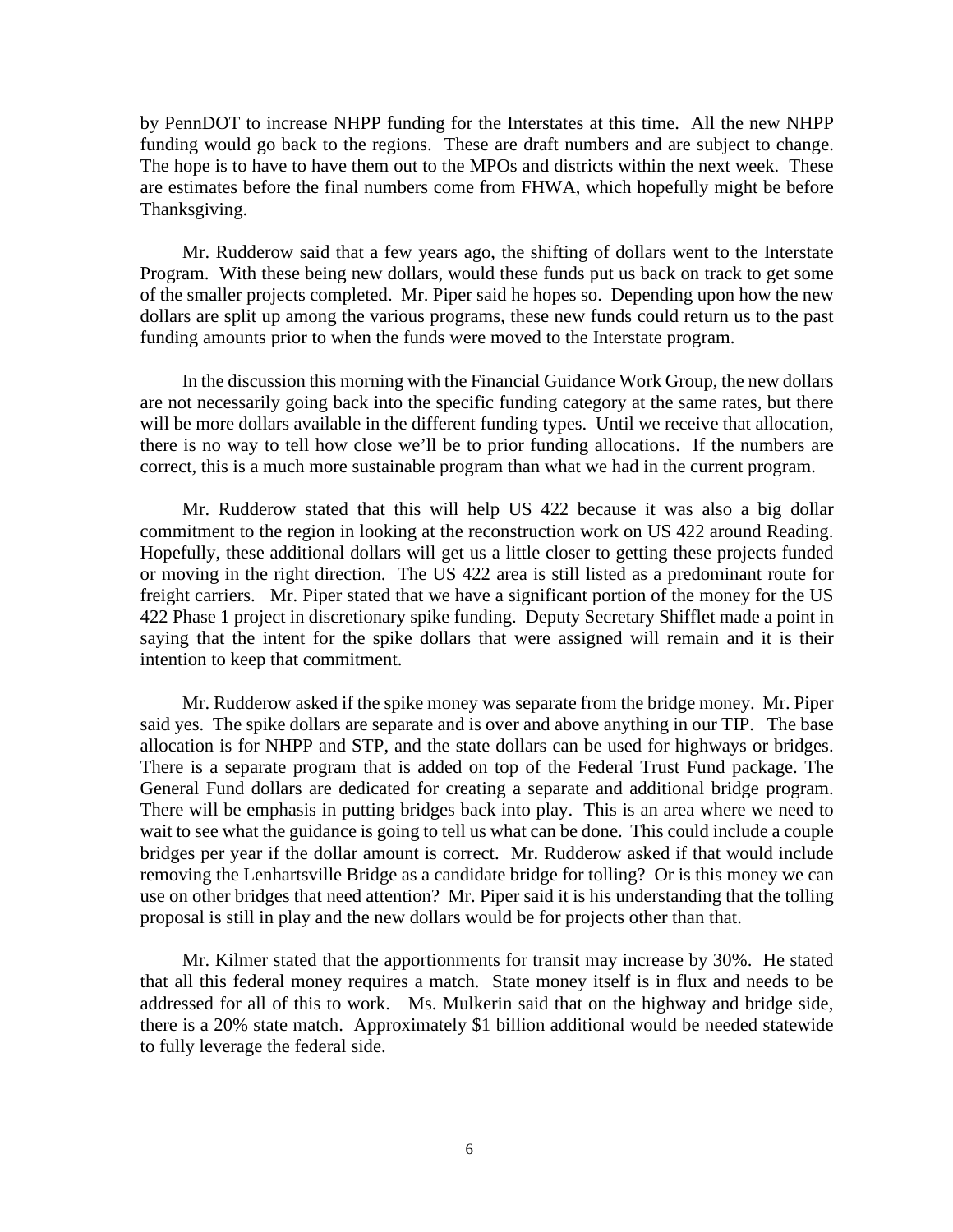Mr. Piper stated that it is assumed that the allocations would grow based on the same ratio and same formula used in the past.

Mr. Rudderow stated that, in the past, there were elected officials who sent representatives to our meetings. How do we convey the importance of those state dollars to those elected officials in order to maximize the use of the federal money? How do we make them aware that the state budget is going to be allocating dollars for the transportation making the state dollars more important than ever? Mr. Piper said that the board would have to make that decision to recommend staff draft a letter in that regard. Technically, we do not have the authority to be lobbyists, but we can be informers to address an issue. Mr. Rudderow said if the MPO wants to have a letter drafted by staff, he would be in favor of that so more people know about it in order to try to give us a better chance to maximize those dollars.

Mr. McKeon asked if there is anything in the legislation where dollars could be lost. Ms. Mulkerin said she does not think so. Most funding types have a ratio apportioning the federal dollars to the state dollars. One option could be to utilize toll credits to make up that gap in the state match. A big part of this package is Federal Discretionary Programs that leverage state dollars for highways and bridges. The transit side is in a different shape on the state fund side as the payments from the Pennsylvania Turnpike sunset this year. Mr. McKeon said there might be a plan to manipulate existing state funding to get to the \$1 billion match. Ms. Mulkerin said she does not think so due to decreased revenues over time as a result of fuel-efficient cars, decreased traffic, and less travel. Deputy Secretary Shifflet did explain previously about the TROC efforts and with state revenues going down, Federal dollars cannot be stretched as far.

Mr. McKeon asked if a case could be made to our legislators noting if they do not provide the match then we could lose money. Ms. Mulkerin said that she doesn't think we can do that for the highway and bridge side. Mr. Piper said that, if we don't have the match, we don't have the dollars.

Ms. Mulkerin asked if there is anything different on the transit side. Mr. Kilmer said yes and no. The same issues could come about because as all of us get more money there's more to match. With the Turnpike money getting reverted back to the general fund with the automobile sales tax, transit has become more vulnerable for that local match. It would be bad if we receive the federal money but cannot match it. Mr. Piper stated a general letter could be put together that focuses on the overall need to ensure that the state match is available for the highway and bridge side. It is still early in the process and therefore difficult know what exactly we have to work with. PennDOT is projecting that we need \$8 billion per year. Funding is short, so other revenues are needed. Some of the revenues need to go towards ensuring we have that match for the federal dollars.

Mr. Rudderow stated that we are in the 2021-2022 budget year. As these federal dollars start to become known, is there a timetable we are up against? If now is the time to try to engage those people, so that by June 30, 2022, Mr. Rudderow is in favor of doing whatever we have to do to maximize the state dollars. Mr. Piper said that there are increases in the current fiscal year under the Federal legislation. It is a five-year bill that includes the last year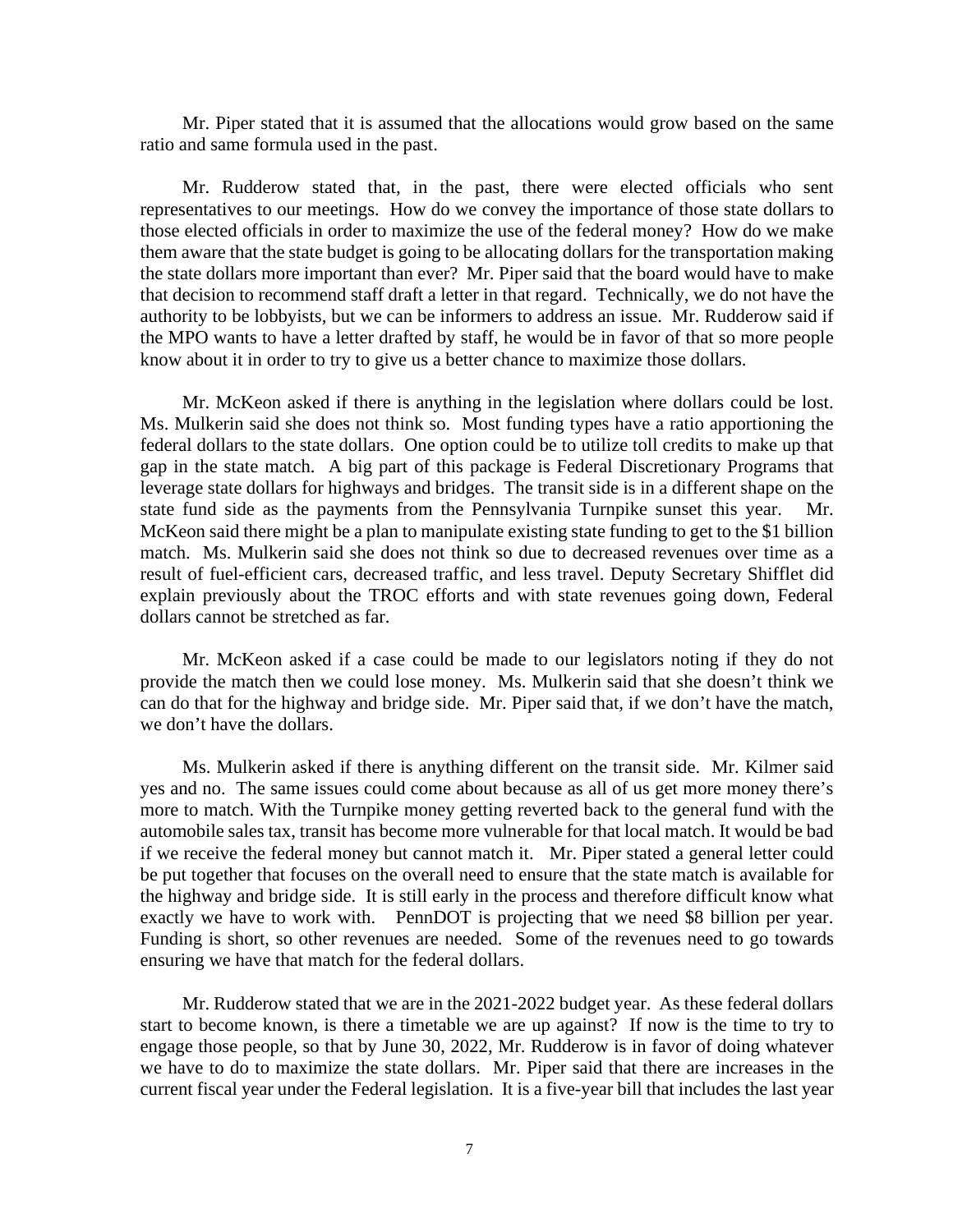of the current program. Ms. Mulkerin said the bill covers the years 2022, 2023, 2024, 2025 and 2026. It covers the last year of the current program and four years of the next program.

Chairman Rebert said if we work on a draft letter, it will need to be modified based on the funds received for this region. Mr. McKeon stated that the message is it doesn't fix the transportation funding crisis. Our region still has many unmet needs. The letter would just be informing them, so they are not being lobbied and just making them aware of the situation. The board members were in favor of the process of sending a letter.

#### 9. UPDATE ON FFY 2023 TRANSPORTATION IMPROVEMENT PLAN DEVELOPMENT

Mr. Piper stated that staff has met with District staff four times so far to review the projects on the current TIP, evaluate the status of those projects, analyze where the numbers are, develop relative priorities for the projects already on the program and begin to identify potential new projects that may be added into the program.

There is a meeting scheduled next week with the District. All the priorities of those projects and phases will be organized by the District staff to ensure the dollars available per year and project schedules coincide so projects can be delivered.

Mr. Piper stated that the state will provide estimates on the formula programs. Revised estimates will be provided based on the initial Financial Guidance information. Based on that revised estimate, we are required to have a draft program in place by the end of the calendar year. As the MPO receives new information on some of the other programs that are allowed by the legislation, it will be combined with the information we already have. There may be further revisions after the draft is prepared to make adjustments for the final numbers as they come out. They would be incorporated into the complete draft TIP that will be brought back to the board and sent out to the public next year.

Chairman Rebert stated that the information will be shared prior to any meetings in preparation to vote on a draft TIP at the next meeting. Mr. Piper stated it will be an agreement on our draft project listing. Once that is done, we will move forward through all the other steps in order to put together the draft TIP and draft Long Range Transportation Plan (LRTP) itself. Chairman Rebert asked if we need to have a December Coordinating Committee meeting. Mr. Piper said he doesn't think so because it is still in development, and it will be closer to the holiday when a draft is completed. It doesn't have to be approved until January 2022. Ms. Mulkerin is comfortable with submitting a draft as long as the board is comfortable with it. PennDOT would like a project list by the end of the year to ensure the cash flow looks right and the funding codes line up right. This is not the end and conversations continue until the public comment period begins. Mr. Piper has no problem sending the draft project listing to committee members just to get comments on it. A special meeting can be scheduled if the board desires, or a draft TIP can be made available to discuss in January 2022. The board was okay with voting on the draft TIP in January 2022.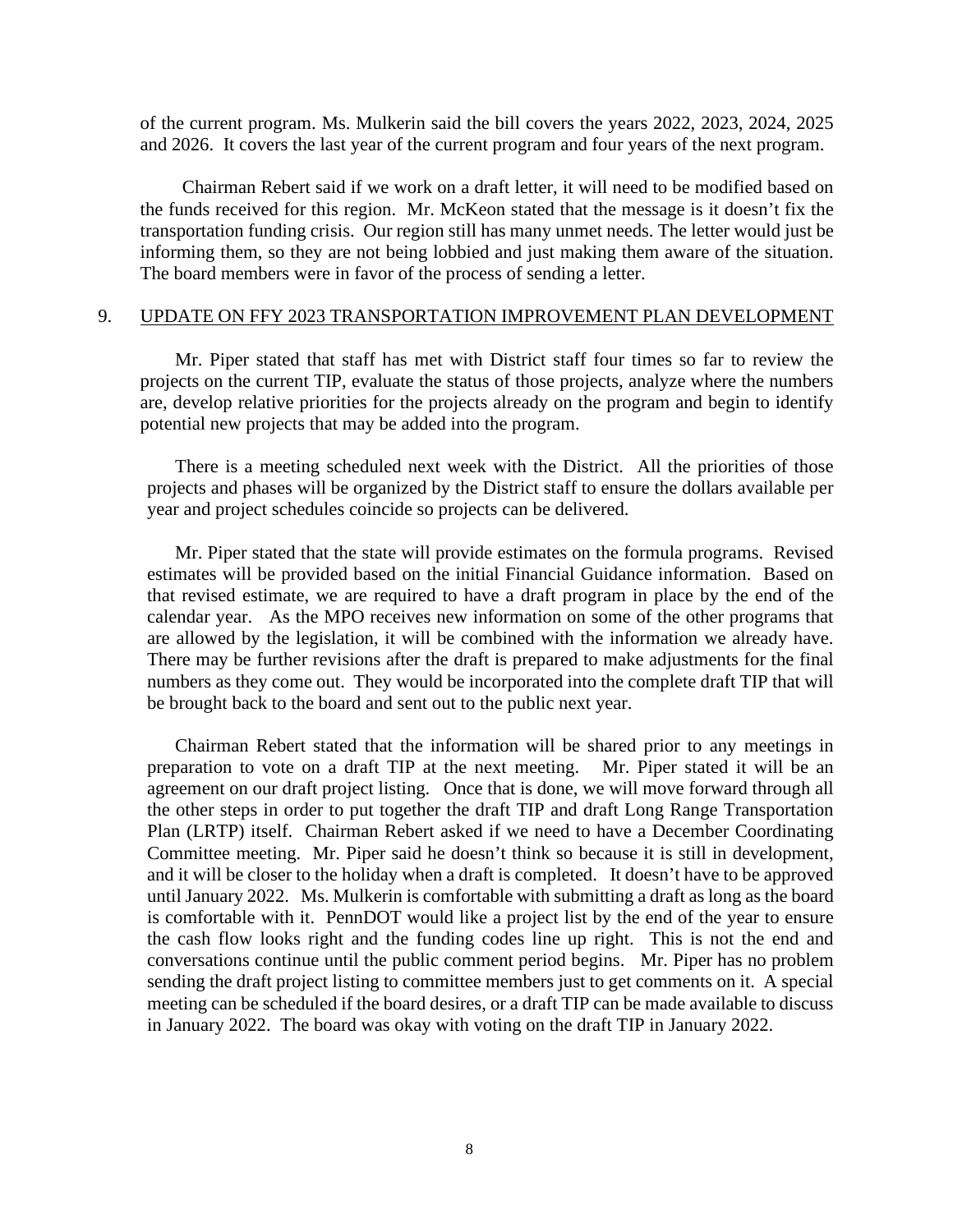# 10. REVIEW/RECOMMENDATION ON PRIMARY HIGHWAY FREIGHT NETWORK REVISION REQUEST

Mr. Piper stated that this has significant implications moving forward with potential funding. When the FAST-Act was originally passed a few years ago, it created the Primary Highway Freight System Network which designates a series of corridors around the country that are eligible to receive funding for freight movement. When originally developed, it was based on a highway system that was in the development stage. The Primary Highway Freight System includes essentially the main Interstate Highway System and connectors to major inter-modal connectors.

 In Berks County the primary network includes the Pennsylvania Turnpike, I-176, I-78 and the portion of I-176 through the Reading urban area. This also links to what is identified as a major inter-modal connector where the pipelines have their Montello terminal just outside of Sinking Spring.

The routing used in the original legislation was 1-176 to the West Shore Bypass, the West Shore Bypass to Lancaster Avenue, then Lancaster Avenue through Shillington and up Rt. 724 and into the facility. It is being proposed that FHWA be petitioned to relocate that designation to use all of the West Shore Bypass from I-176 to Rt. 222, and Rt. 222 back to Rt. 724. This change puts that designation on highways that truly serve as major regional freight highways. Those portions of highway carry much more freight traffic than the Lancaster Avenue and the lower portion of Rt. 724 corridors. By being on the designated primary freight system, it gives those roadways a higher level of emphasis for future discretionary funding.

Mr. Piper stated that there is a "once every 5-year" review period to make these changes. The original schedule for this was due back in October 2021, however the comment period was extended through to December 2021. The MPO can make this submission to FHWA ourselves, but it is better to do in conjunction with the state and have their endorsement as well.

An authorization is needed to submit this request to the state and FHWA for this route to be re-designated at this time in this "once in every 5-year" window. Ms. Crobak from FHWA thanked Mr. Piper for sharing the update and presenting this information. She stated that the comment period was extended until December 15, 2021. It would be important to coordinate these recommendations with PennDOT and the Freight Advisory Work Group who will submit those to FHWA.

 Mr. Piper had discussions with Mr. Reimert in PennDOT's Freight Program and with Mr. Walston in FHWA to discuss this process with them. They are in general agreement with the proposal but do not have the final say. The MPO's backing is needed to make this submission and work it through the rest of the system. Submitting the recommendation is not a guarantee.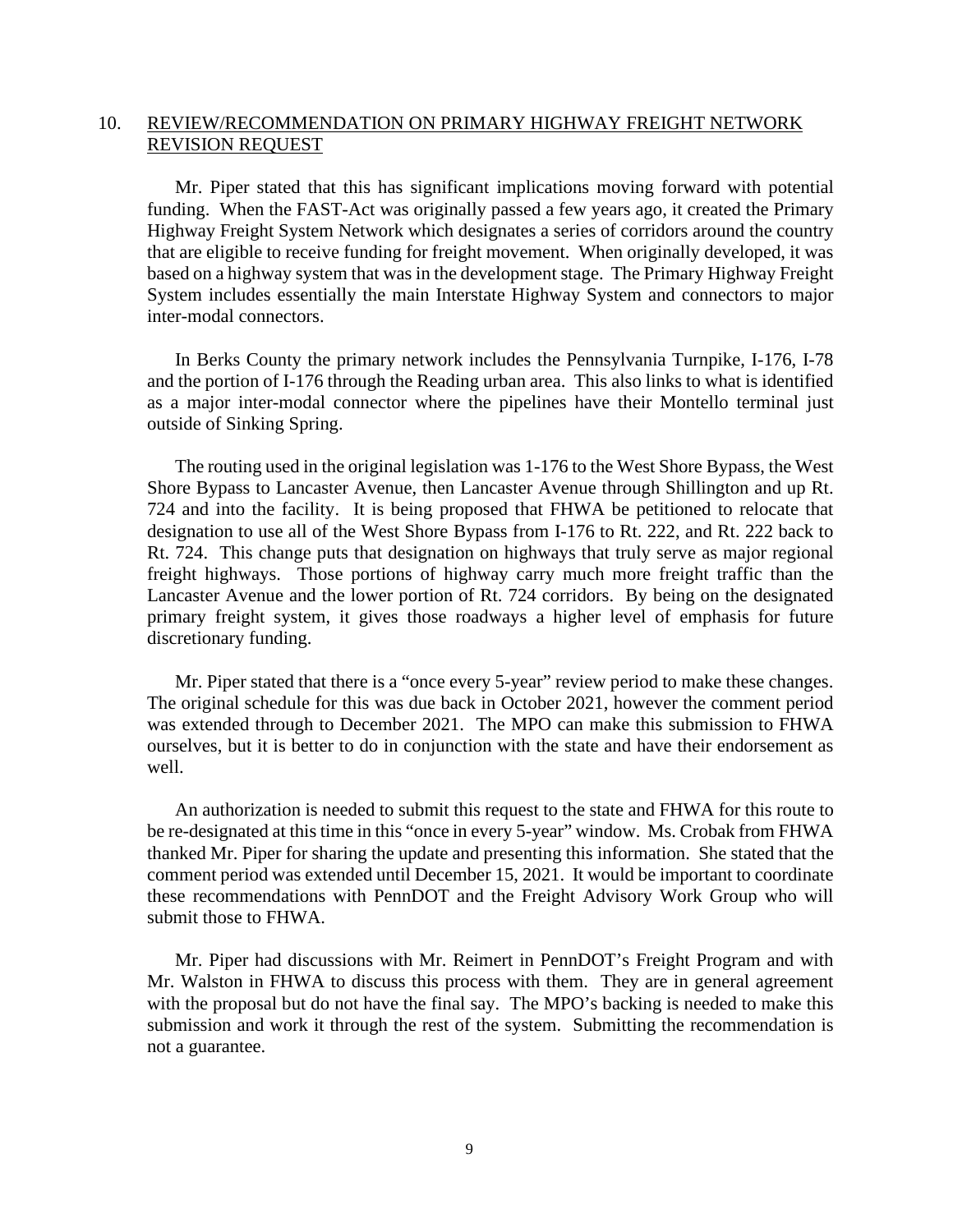MOTION: Ms. Reed made a motion to approve submitting this recommendation to PennDOT and the FHWA for consideration. Mr. Rudderow seconded the motion and it passed unanimously.

#### 11. NEW-REVIEW-APPROVAL OF 2022 SAFETY PERFORMANCE MEASURES

Mr. Piper stated that this is the annual exercise in meeting federal requirements by adopting the Safety Performance Measures. Targets are set based on the number of fatalities, the rate of fatalities per 100 million vehicle miles traveled, the number of serious injuries, the rate of serious injuries per 100 million vehicle miles traveled, and the number of nonmotorized fatalities.

The state is required to set the targets each year. MPOs have the option to either accept the state targets or create their own. MPOs across the state have traditionally accepted the state's targets. It was determined that the state did not meet its targets, so we need to look at how we use the Highway Safety Improvement Program dollars around the state and within our MPO.

The statewide targets are roughly a 1% reduction in each of those measures and some of the numbers might be higher because they are projecting actual projection growths. There might be a higher number over what the baseline was.

MOTION: Mr. Rudderow made a motion for the MPO to accept the statewide targets. Commissioner Rivera seconded the motion and it passed unanimously.

# 12. UPDATE ON TRANSPORTATION ALTERNATIVES SET-ASIDE PROGRAM UPDATON

Mr. Piper stated that this is a new process set up for applicants which required applicants to submit preliminary applications to be reviewed by PennDOT and the MPO staff with the applicants. There were five initial applications that were submitted. Based on discussions with each applicant following the preliminary application submissions, Cumru Township had a project they withdrew to further refine that project in consideration for a future submission.

There were four other projects that were modified and submitted. They are:

- 1. Sinking Spring for complete street improvements
- 2. Albright College for pedestrian safety
- 3. Governor Mifflin for sidewalk and pedestrian improvements
- 4. Ontelaunee Township for stormwater improvements

These projects need to be discussed to see what could be funded locally, prioritize the projects and make recommendations through the Technical Committee. Recommendations will be brought back to this committee in January 2022. The deadline for the recommendations is prior to our January meeting. There should be clean recommendations coming out of the Technical Committee review based on the available dollars. There may be more funding available than in the past with the TASA Program which may enable us to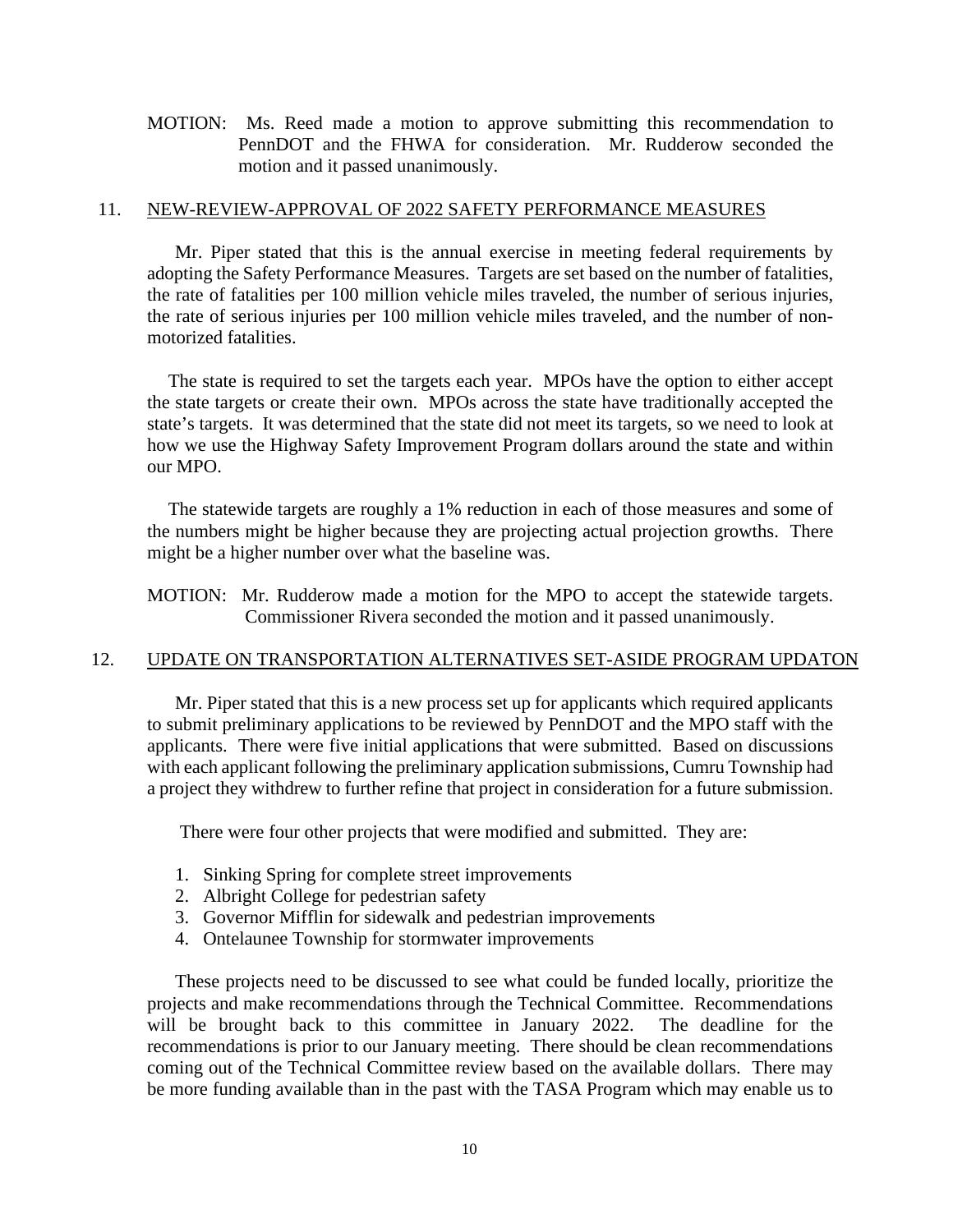fund more of these recommendations out of our local dollars. Anything that we cannot fund out of our local dollars can be forwarded, with recommendations, to the state for their consideration under the statewide program.

Mr. Rudderow asked if there is a local match. Mr. Piper said yes. The local project sponsor is required to provide all of the pre-construction work, which would mean project identification, develop the plans, get all of the clearances and take it to the point where the project would go to construction. This program would pay 100% of construction costs. Mr. Rudderow asked if there was a challenge a few years ago when money was approved for a project, but the applicant was unable to meet their obligation. Mr. Piper said that, in some cases, the cost of the project ran over. Line Item money was used to supplement that match. Those were projects that drug out over time and were not based on a good initial estimate to begin with. This new process will help that. There was a lot of time spent during those meetings with applicants looking at the proposed cost estimates. This new process provides the applicants a much better understanding on this process between the time the draft application was submitted to when the final application is submitted. They also understand what is involved with costs, the process, and their responsibilities.

Out of the four projects that are listed, Mr. Rudderow said that we cannot help fund all of them. We must select the project that is best and as long as the applicant understands that we are selecting them, and the money is going to be given towards that project, they must be equally committed to the project.

Mr. Piper said there is no action required at this time. It will be taken to the Technical Committee for review and brought back with formal recommendations.

#### 13. LEHNARTSVILLE BRIDGE TOLLING PUBLIC PARTICIPATION

Mr. Piper stated that we are currently in the review phase for the proposal for Lenhartsville Bridge to be tolled. There is a virtual public meeting on-line, and the public comment period extends through next Thursday, November 24, 2021. There was an in-person meeting held on November l, 2021 at the Kempton Community Center. Staff attended that meeting. Other people in attendance were reviewing the proposal and submitting comments. The need for the project was presented and the potential diversion route would be for traffic to use Old Rt. 22, between Lenhartsville and Krumsville.

The Department spoke about potential improvements that they were willing to consider along that corridor by installing traffic lights at the intersections of Old Lancaster Pike/Rt. 143/Rt. 737 to help ease the traffic flow. There was discussion on potential opportunities for toll exemption for emergency vehicles and for low-income persons to be able to get a toll exemption for one bridge in the state.

The state's intention is to proceed forward and remain aware that there is other legislation that could potentially change the rules. Until action is taken, we are moving ahead under the current state P3 process.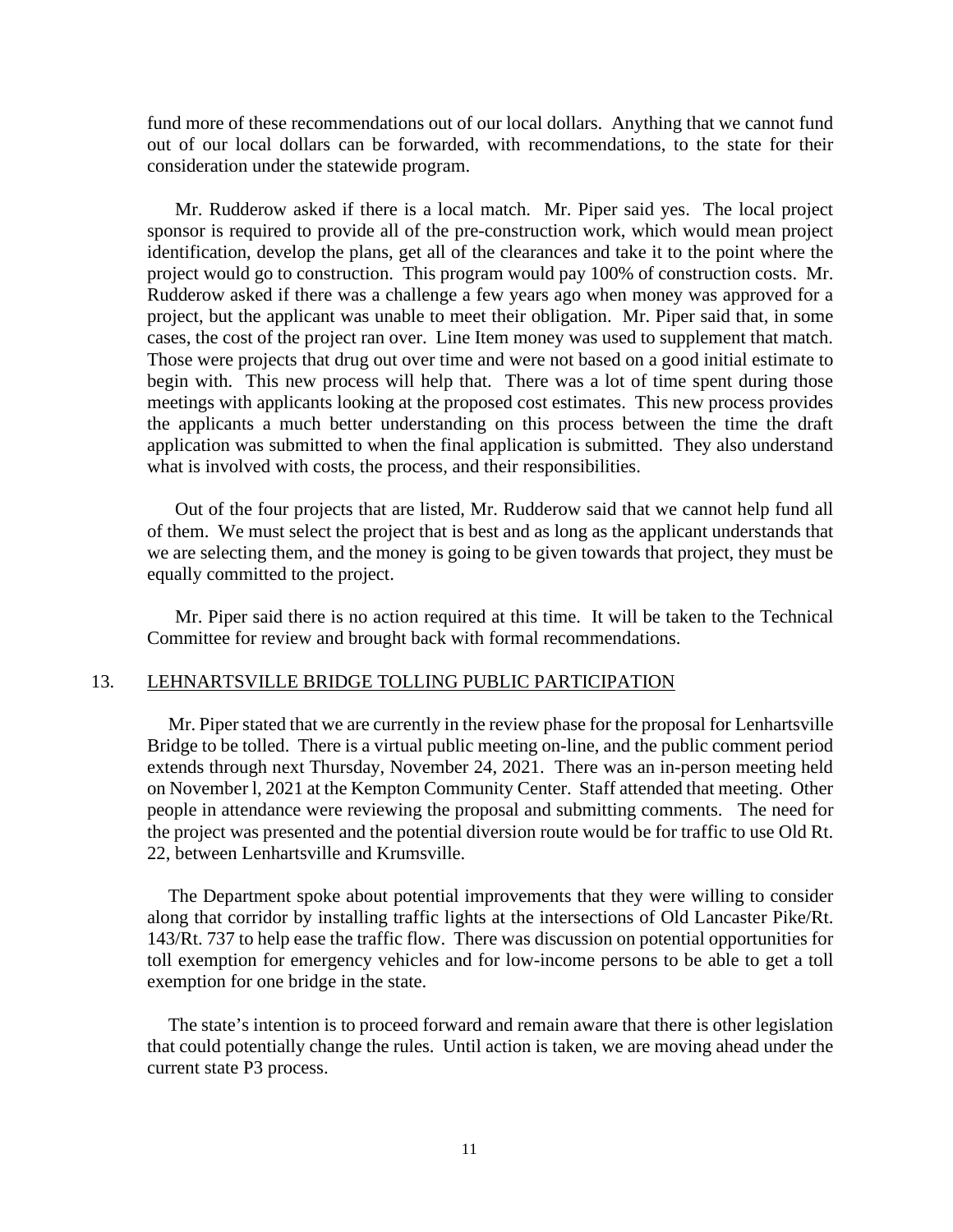#### 14. MAJOR PROJECT STATUS REPORT

Mr. Piper gave a Major Project Status Report.

#### 15. COMMUTER SERVICES UPDATE

Mr. Boyer stated that, on behalf of the Susquehanna Regional Transportation Partnership (SRTP), they are in the midst of their Health & Wellness benefit fairs with many of their partners. A lot of their partners have recognized transportation management benefits as part of their Health & Wellness Programs as well as providing some incentives for their employees to participate in the programs to receive Health & Wellness bonus points.

Commuter Services recently wrapped up their *Clash of the Chambers* competition. The Greater Reading Chamber Alliance was the winner in that competition representing our nine counties. They are currently in the midst of a *Clash of the Counties* competition. This is another opportunity for employees of county entities across the nine-county region to track their green trips. There are entries from Berks County competing again against Lancaster, Dauphin, Franklin and other counties.

Mr. Boyer named some outreach efforts to employers in the last 30 days. They included F.M. Brown, Reading Public Library, RACC, Alvernia University, Tower Health, Career Link, and People Share.

In the month of October, there were 82 people that joined the Commuter Services program. People that are tracking trips in the database equaled 5,000 trips, which was 139,000 miles not driven and their income savings was \$78,000.

There was a discussion regarding TIP funding and how it will be addressed in the TIP development process. Yesterday, the SRTP had their Board of Directors meeting. They recently began the process of updating all the participants' contributions from each MPO based on current Census figures. There was a reference made earlier in this meeting whereby cost share is determined by the population of their respected area. The same is done on the SRTP side. The Census numbers change slightly from the old Census numbers to the most current. It did produce a slightly different arrangement with the financial commitment that the SRTP would hope to obtain from their participating MPOs. The current TIP funding amount on the RATS TIP is slightly less than the participatory amount they would hope to have considered as the TIP development moves forward.

Mr. McKeon stated that there was something listed as *Get A Job Get a Ride - A Free Transit Pass* in Lebanon County. How long is the Transit Pass good for and how is the program working? Mr. Boyer stated that it is a very successful program. Commuter Services partnered with Lebanon Transit on the standup of a new transit line along Rt. 72 out of Lebanon and up to the Interstate. It is a popular place for businesses with warehouses and manufacturing facilities. Lebanon Transit allowed us to provide a free pass for any new member who was joining that route that was established. It was an incentive program to get people to ride the bus. Mr. Boyer believes the pass was good for six months. It was a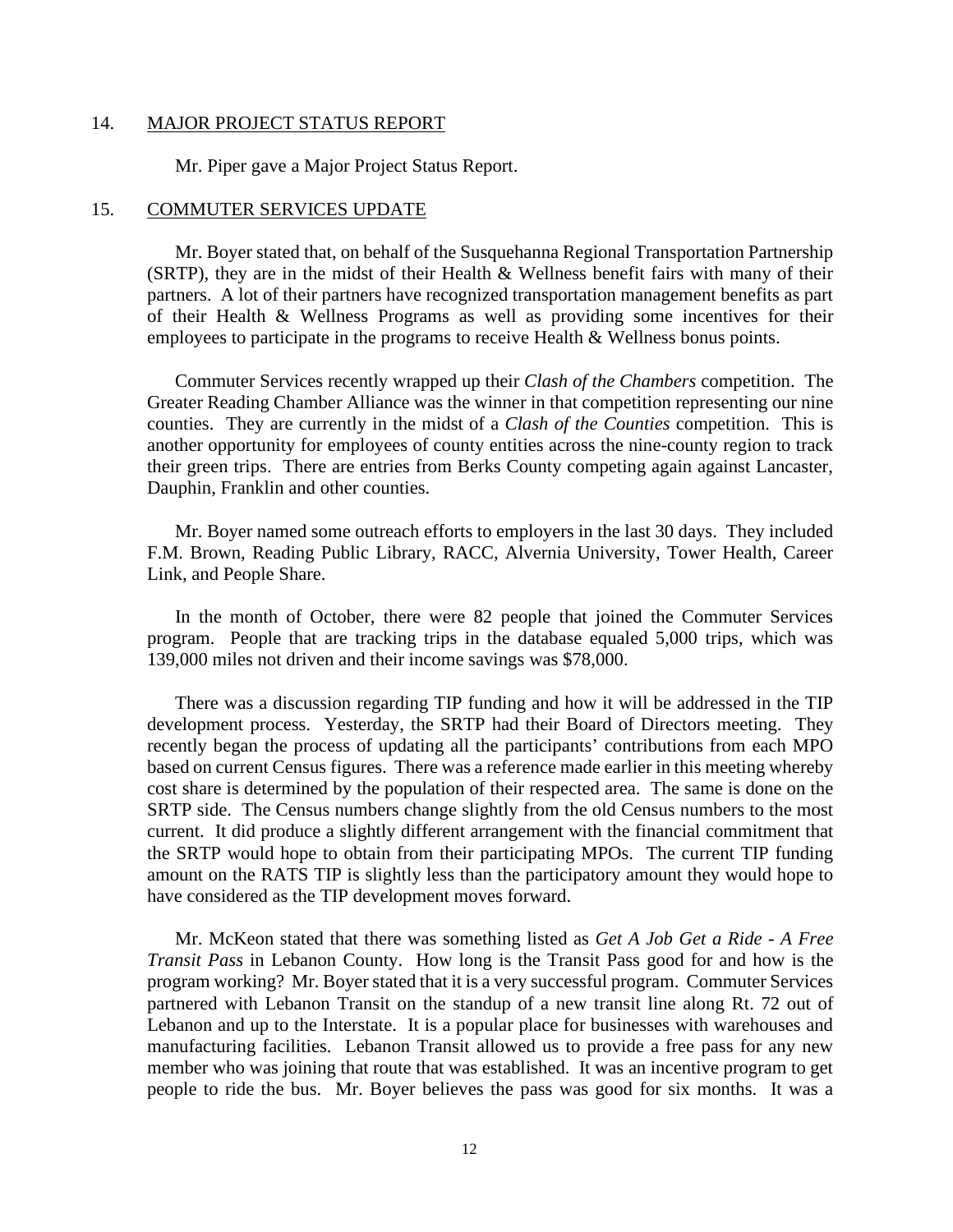promotion to identify a mode of transportation that is convenient, timely, safe, cost effective, gets you to and from work and no need to worry about upkeep on a car.

Mr. Piper stated that we have those numbers Mr. Boyer mentioned. They will be taken back to the District for discussion to be put into the TIP. When cuts were made during the last TIP cycle, it was in direct response to the overall reduction in funding available.

# 16. OTHER BUSINESS

- Mr. Piper stated that the City of Reading is the recipient of a \$20,000 grant to do an active transportation plan. We were asked to provide staff support for that plan. Our recommendation is for Mr. Golembiewski to participate in the development of that plan and help coordinate their efforts with the work and information provided in our Bicycle and Pedestrian Plan. Mr. McKeon congratulated the City of Reading for winning that grant. Mr. Golembiewski was the first person he thought of to help them.
- Mr. Piper stated that PennDOT has gone forward and approved their plan for designating the I-8l/I-78 corridor as an Alternative Fuels Corridor. One of the recommendations was to look for locations that needed additional fast charging locations. I-78 in the Hamburg area was targeted. We took the information and the fact sheet provided by PennDOT and forwarded it to all the municipalities along the I-78 corridor to see if they are interested. There was feedback received from Hamburg Borough. The municipalities were asked to reach out to businesses located along the corridor in their municipalities. This is an issue that may be accelerated due to there being specific money in the federal legislation towards installing fast charging stations.

Mr. McKeon asked what the cost of a fast charger is and how many vehicles it can charge at one time. Mr. Piper was not sure. Slow chargers are usually used for overnight charging. Fast chargers usually take 20-30 minutes to charge a vehicle. It would be good to partner this with a convenience store. Hamburg was looking into putting a charging station idea into their Main Street Program.

• Chairman Rebert thanked Mr. Price and Mr. Kilmer for being a part of this group. The board appreciates everything that they have done. They were always good to work with. Mr. Kilmer thanked Chairman Rebert and thanked the committee for their support over the years for BARTA and public transit. It was gratifying working with this committee.

Mr. Price said he appreciates working with the committee and said he learned more acronyms working with RATS than any other place in his life. For that he will be eternally grateful.

Chairman Rebert mentioned Ms. Reed and Mr. Rudderow and assumes there is a good opportunity that both members will be returning. If not, he said it was always good working with both.